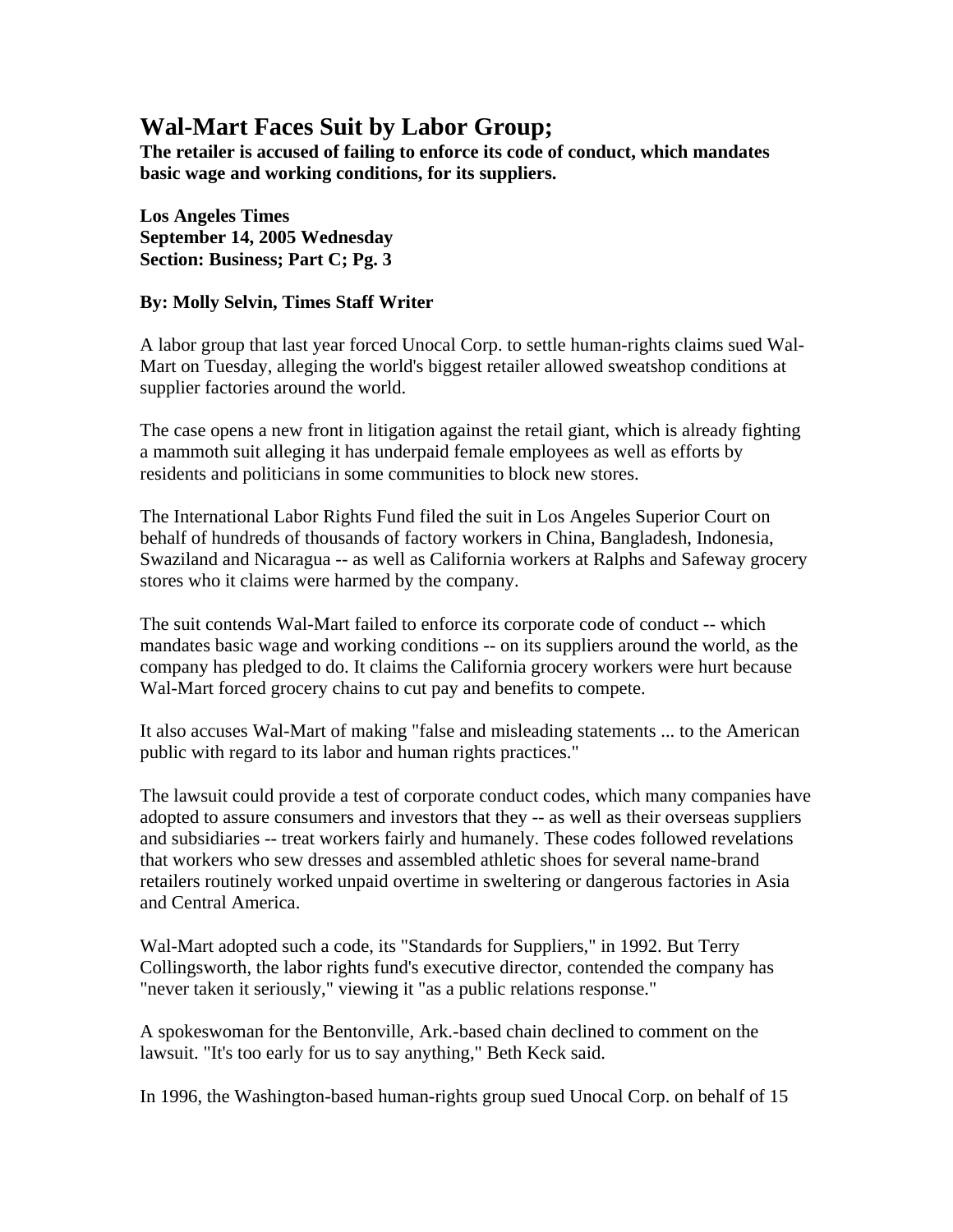villagers from Myanmar, charging the energy company with responsibility for forced labor, rapes and a murder allegedly committed by soldiers guarding its pipeline there.

Late last year, after steadfastly insisting that it was not responsible for the alleged abuses, the El Segundo-based company settled the human rights suit with plaintiffs accepting an undisclosed settlement. Last month Chevron Corp. bought Unocal.

Similar suits have been filed against other major U.S. corporations, including Ford Motor Co. and IBM Corp. None so far has gone to trial.

Collingsworth patterned the Wal-Mart complaint after suits brought in U.S. courts during the last decade, some of which have since settled, prodding large U.S. retailers such as Gap Inc. and Abercrombie & Fitch Co. to improve labor practices abroad.

"The lawsuit ... could force the company to reform," according to Ralph Steinhardt, who teaches international law at George Washington University. But he notes that while "some companies would feel the pressure, others would welcome the opportunity to defend their practices in a court."

There's no way to predict whether Wal-Mart will prevail, he added, "but it was a big surprise when Unocal decided to settle."

The suit alleges that Wal-Mart's suppliers forced its employees to work overtime without pay, and in some cases denied them breaks and days off, locked them in factories and fired them for trying to unionize. The plaintiffs, representatives of a class that could number several thousand, are seeking back pay and damages of potentially hundreds of millions of dollars.

Some economists question whether suing retailers will be effective in changing their supplier's practices.

"It's a good PR strategy," observed Susan Aaronson, director of the Kenan Institute's Washington Center for Globalization Studies, "but it's probably not the best strategy to get Wal-Mart to change its ways."

She questioned whether the courts are the best venue to hold a retailer responsible for the behavior of its suppliers. The government might be able to do more to promote responsible corporate behavior, she said -- by, for example, giving procurement preference to companies that can demonstrate that their suppliers respect worker rights.

Steinhardt, of George Washington University, said courts historically have held U.S. corporations accountable for a small number of obligations under international law, primarily not to engage in piracy or genocide. But recent cases, including the Unocal settlement, puts pressure on big employers to take responsibility for their suppliers and operations abroad.